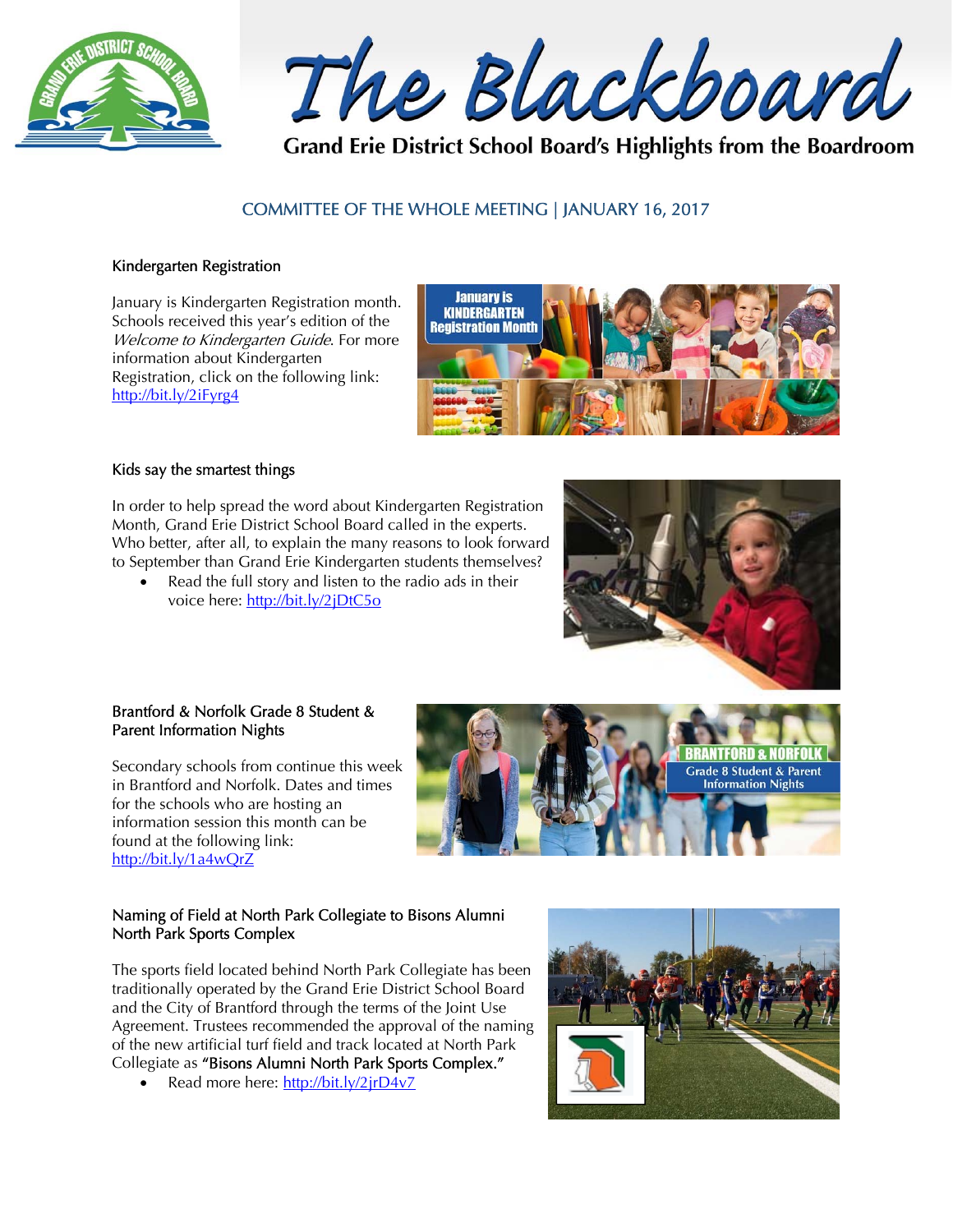#### MLK Day – January 16, 2017

Director Brenda Blancher addressed the Board of Trustees by sharing the importance of Martin Luther King Jr Day in the Grand Erie District School Board.

# CONTRACTS AND AWARDS

- Food Services Contract: Grand Erie District School Board approved the extension of the Food Services Agreement with Compass Group for a two year term ending July 31, 2019: http://bit.ly/2jhO7of
	- Contract Award 2017-72-T Phase 2 LED Lighting Replacements are Various Locations: Trustees approved the award of the contract for LED Lighting Replacements to ProQuip International: http://bit.ly/2jpq21i

GELA Annual Report: The Grand Erie District School Board received the Grand Erie Learning Alternatives (GELA) Annual Report as information. http://bit.ly/2izNEfi)

# Transition Committee for Anna Melick Memorial School:

Anna Melick Memorial School will close June 30, 2017. Policy FT9 requires that a Transition Committee be established when schools are being reorganized as a result of school closures. http://bit.ly/2jhRFHk





# ADDITIONAL ITEMS

- Schedule of Pre-Budget Consultation Meetings: February 8 and 22, 2017
- Category III Trips: http://bit.ly/1zrlYyE
- Enrolment vs Capacity by School Report: http://bit.ly/2iF57X1

# POLICIES AND PROCEDURES

Trustees received the following as information:

- FT104 Reporting of Vandalism: http://bit.ly/2j1TEP0
- FT111 School Initiated Facility Updates (I): http://bit.ly/2jsQel1
- HR101Fragrance/Scent-Safe Workplace (I): http://bit.ly/2j1Vyix
- HR113 Teacher Performance Appraisal (I): http://bit.ly/2jRHOqB
- HR122 Cellular Telephones (I): http://bit.ly/2j1PCGq
- SO133 Signing Authority (I): http://bit.ly/2jY7iGW

The following Bylaws, Policies and Procedures were recommended for approval:

- BL11 Delegations: http://bit.ly/2jY5YEe
- BL15 Trustee Expenses: http://bit.ly/2iv0XCM
- HR6 Principal/Vice-Principal Selection Process: http://bit.ly/2jCSVUX
- HR7 Replacement of Casual P/VP: http://bit.ly/2jRHfgt
- P2 Honouring Indigenous Cultures and Traditions: http://bit.ly/2jYdhLS

The following Bylaws, Policies and Procedures were recommended to be rescinded:

BL33 Borrowing Bylaw re: Financing Capital Projects: http://bit.ly/2jRyIdw